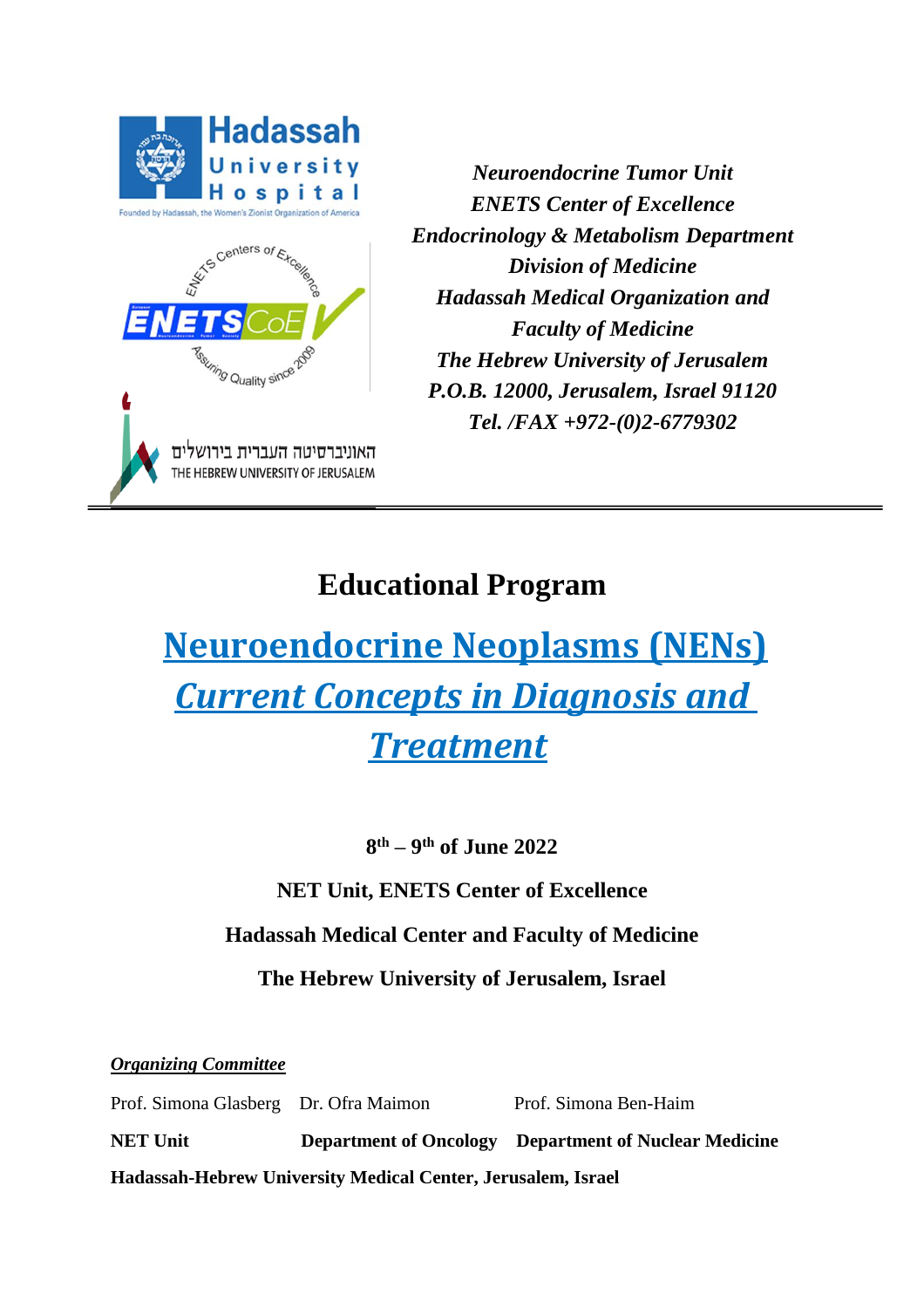# **DAY 1**

| 09:00 | Welcome |
|-------|---------|
|-------|---------|

Prof. Simona Glasberg

# 09:15 **Introduction in Epidemiology and Basic Molecular Genetics** TBA

## 09:35 **Update in the Pathology of NENs**

Dr. Karine Atlan

# 10:00 **Biomarkers in NENs**

Prof. Simona Glasberg

# 10:45 **Coffee break**

#### 11:15 **Imaging of NETs:**

*Anatomical***:** Dr. Naama Lev-Cohain

*Functional***:** Dr. Jeremy Godefroy/Prof. Simona Ben-Haim

## 12:00 **Lunch**

13:15 **Gastric NENs - Workshop**

Prof. Simona Glasberg

### 14:00 **Workshop on Interventional Procedures**

RFA/EMR/ESD in NENs – Dr. Ariel Benson

RFA – Liver metastases – Dr. Liat Appelbaum-Pikarsky

TACE/SIRT – Prof. Allan Blum

15:00 **Coffee Break**

15:30 **Pancreatic NENs (Sporadic and Familial NENs) - Workshop** Dr. Ofra Maimon

# 16:30 **Advanced PPGL – Workshop**

Prof. Simona Glasberg

17:15 Day 1 closing